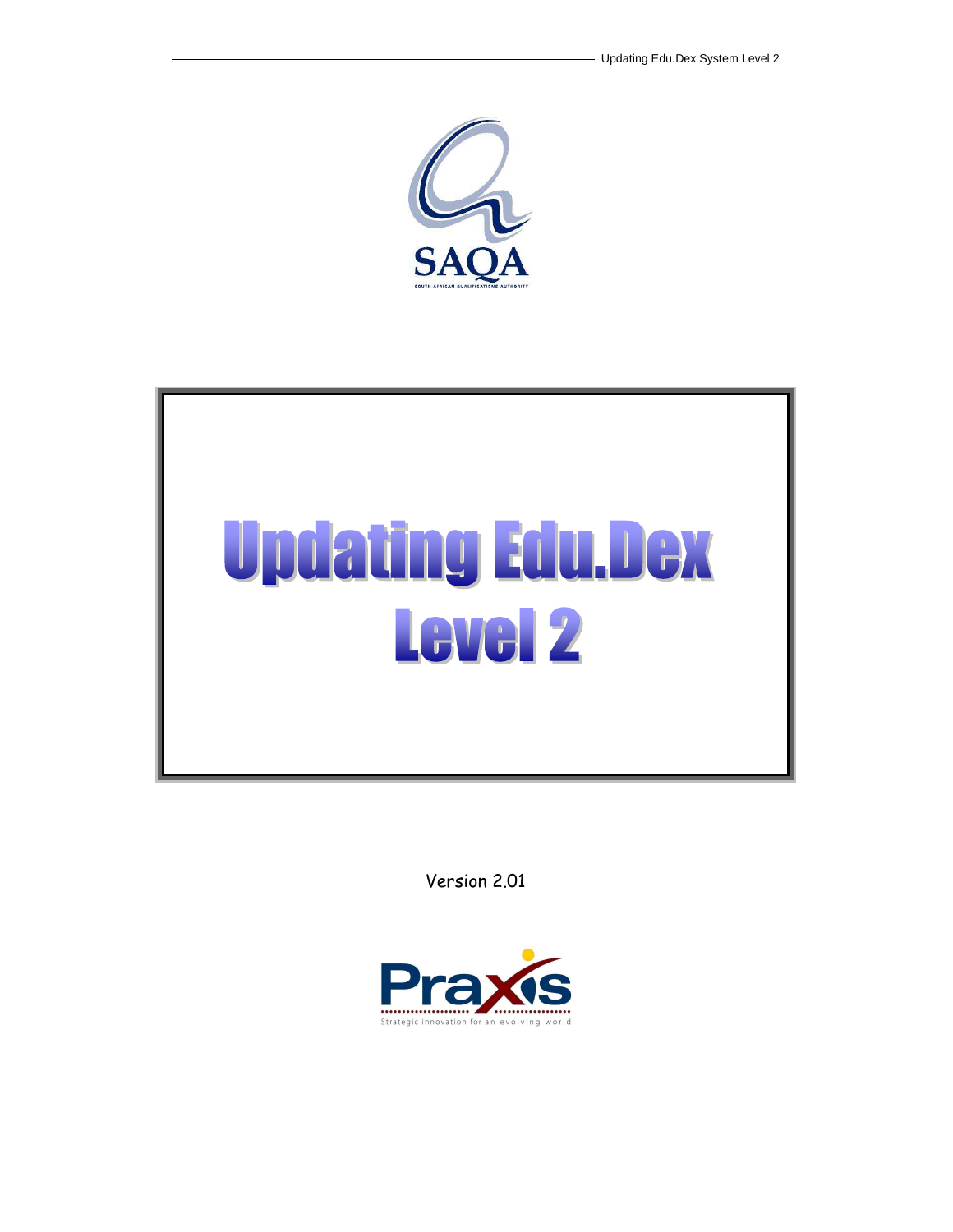# **Table of contents**

| 4 How to update the Edu.Dex SAQA lookup codes |  |
|-----------------------------------------------|--|
|                                               |  |

### **1 Introduction**

This document provides a step by step approach to the updating of the Edu.Dex data validation utility lookup codes as supplied by SAQA.

## **2 What are the Edu.Dex SAQA lookup codes**

The Edu.Dex data validation utility validates your data against lookup codes (for example gender codes, equity codes etc), qualification identifiers and unit standard identifiers as stored in the NLRD database. Lookup codes, qualification identifiers and unit standard identifiers are dynamic data features of the NLRD database, the Edu.Dex data validation utility must therefore be updated on a regular basis to ensure that your data is validated against the most current data values.

Please note that it is the responsibility of the ETQA to update the Edu.Dex lookup codes, qualification identifiers and unit standard identifiers prior to testing a data submission that will be sent to SAQA.

### **3 Where to find the Edu.Dex SAQA lookup codes**

The Edu.Dex SAQA lookup codes are available on the SAQA web site at http://www.saqa.org.za/nlrdinfo.asp.

### **4 How to update the Edu.Dex SAQA lookup codes**

- 1. Go to the SAQA NLRD Information website at http://www.saqa.org.za/nlrdinfo.asp and download the Edu.Dex SAQA lookup codes file (file name: Edu.Dex.Update.zip).
- 2. Copy the **Edu.Dex.Update.zip** update file into the [Installation directory]\Edu.Dex\Updates\ path. (See Screen 4.2.1).



Screen 4.2.1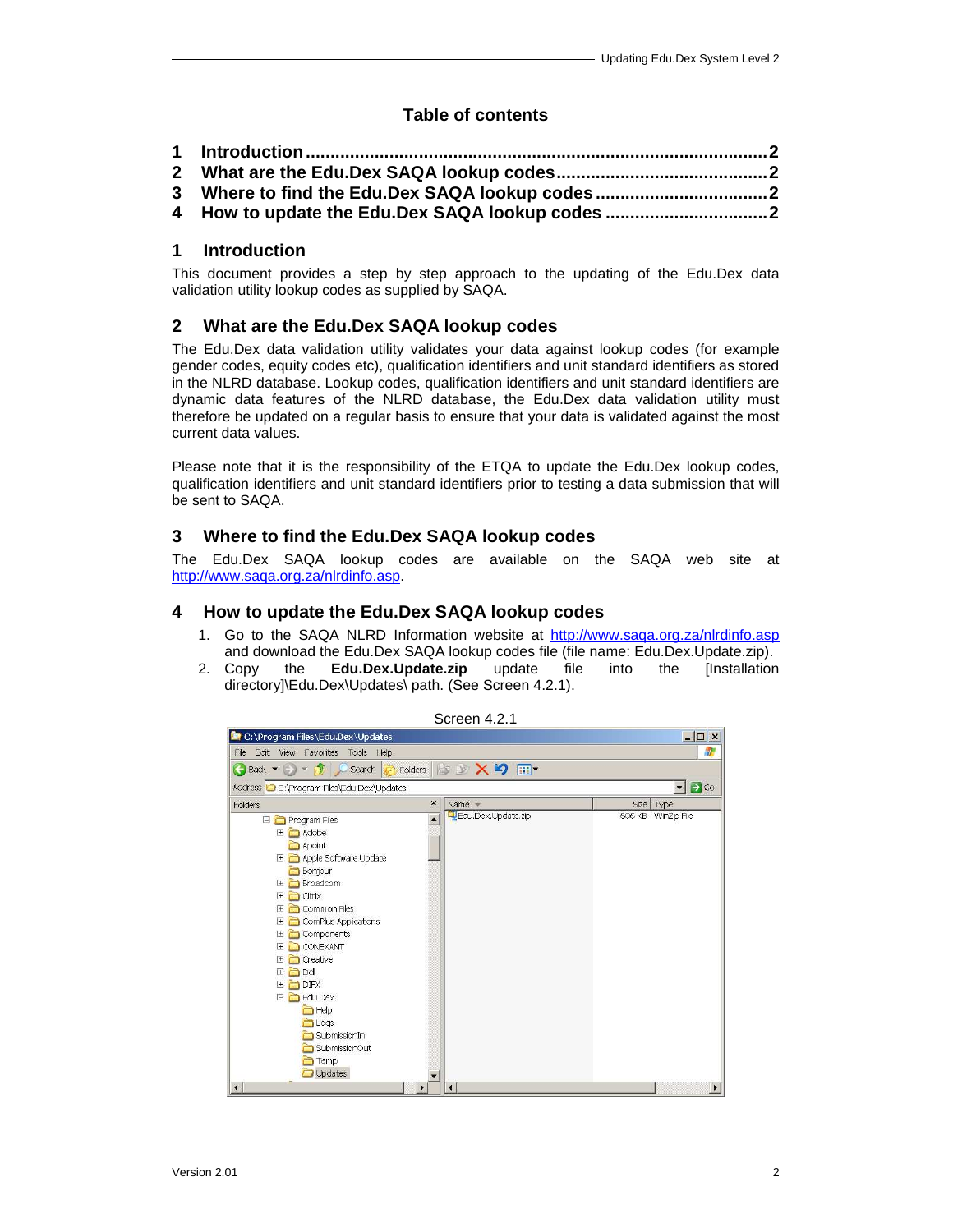3. Start the Edu.Dex data validation utility (if Edu.Dex was open when you started then just close the application and start the application again). Login with your login and password. Edu.Dex will notify you that an update has been found (see Screen 4.3.1).



4. Click the **Yes** button to install the update. The system update screen will be displayed and the progress of the validation of the system update will start (see Screen 4.4.1).

5. Edu.Dex will display a message to confirm that the system tables in Edu.Dex have been updated successfully (see Screen 4.5.1). Click on **OK** to continue.



Edu.Dex will display a further message to confirm that the complete update has been successfully implemented (see Screen 4.5.2). Click on **OK** to continue.